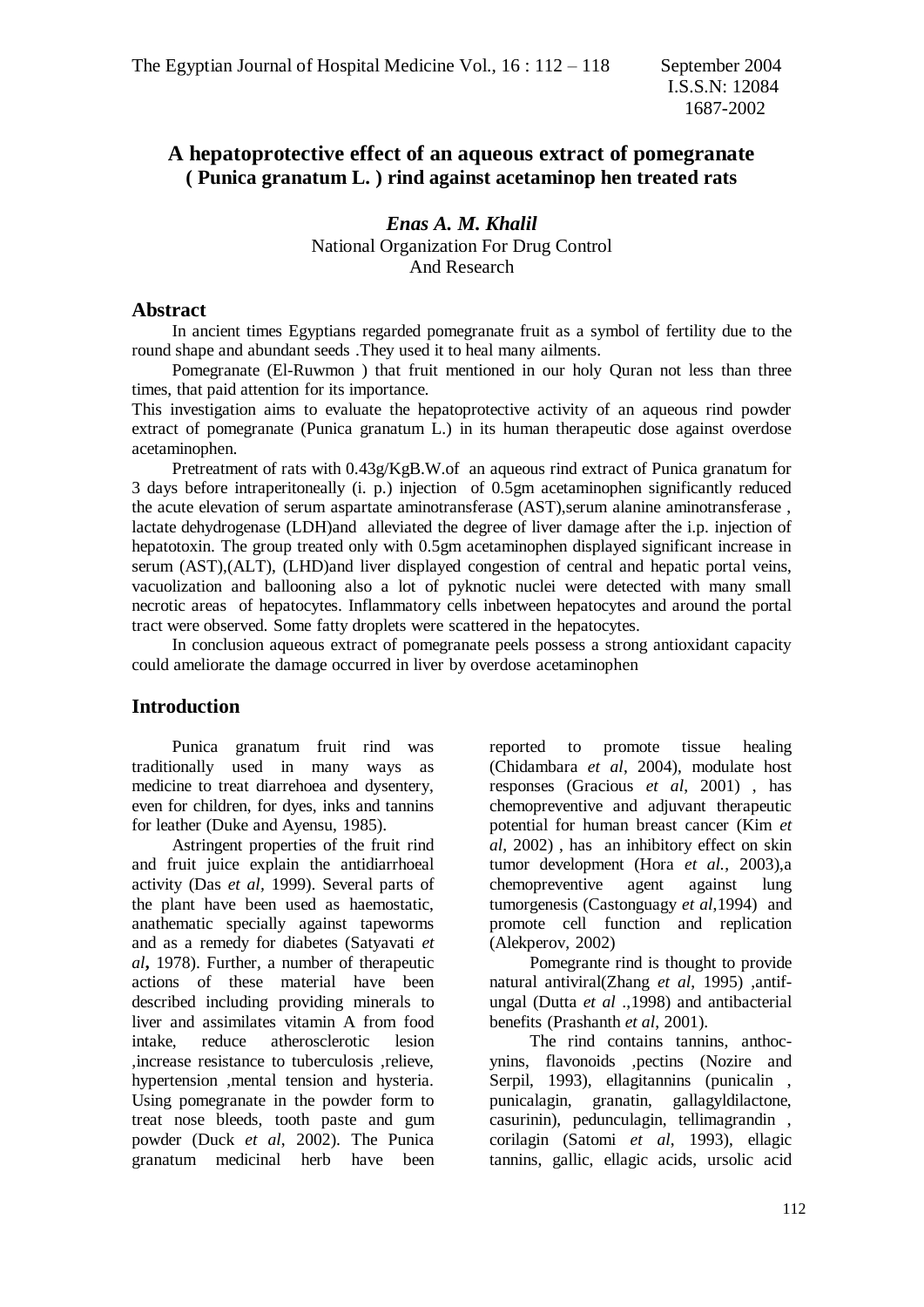(Ben-Nasr *et al,* 1996) and catechin (Chidambara, *et al*, 2004)

 This investigation aims to evaluate the hepatoprotective activity of an aqueous rind powder extract of pomegranate (punica granatum L.)in its human therapeutic dose against overdose acetaminophen

### **Material and methods Plant material**

 200ml boiling distilled water were added to3gm powder pomegranate peel, left it for 10 minutes and filtered .The filtrate was dried at 40-45C0 in the incubator.

#### **Animals**

 18 adult male albino rats weighing 120-150g were obtained from breeding in, animal histology department in NODCAR. The animals were housed under good hygienic condition, diet and water excess

#### **Experimental design**

 The animals were divided into three groups consisting of six animals .Group I ,served as control, group II (over fasted animals) was given acetaminophen (0.5g/kg B.W. i. p.) and group III was given pomegranate aqueous extract (0.43g/kg B.W. i. p.)in a dose equivalent to human therapeutic dose (Paget and Barnes,1964) for three consecutive days prior to the administration of acetaminophen .

#### **Blood sampling**

 After 48 hours from acetaminophen administration , blood samples were collected from retro-orbital vein in all groups. The blood was allowed to collect at room temperature and serum obtained after centrifugation was used for determination serum aspartate aminotransferase , alanine aminotransferase (Reitman and Frankle, 1957) and lactate dehydrogenase (Raabo, 1963).Fresh liver samples were collected in formalin 10% and stained with E&H.

#### **Statistical analysis**

 All data obtained were analyzed using student 't'-test according to Sendecor and Coebram (1969).

### **Results and Discussion**

 In the present investigation the hepatotoxic effects induced in rats by intraperioteanlly injection with 0.5g/Kg B.W. (Buttar *et al*, 1976)significantly elevated serum levels of

 AST , ALT , LDH (table,1) and (figs. 1, 2  $\&$  3) and liver revealed congestion and dilatation of central and hepatic portal veins, vacuolization and ballooning ,a lot of pyknotic nuclei were detected with many small necrotic area of hepatocytes, inflammatory cells in hepatocytes and around portal tract were observed and fatty droplets were scattered in the hepatocytes (figs.5, 6,7,8and 9) compared to control (fig.4)

 Necrotic areas of hepatocytes led to elevated serum AST and ALT. The significant increase in serum LDH is associated with increased lipid peroxidation which reflecting hepatic membrane damage (Morliere *et al*,1991). The hepatic cellular damage and impaired liver function by paracetamol treatment may be as the result of lipid peroxidation with its numerous toxic oxygen free radicals on the biological membranes of the liver, and cause hepatocyte necrosis. The liver became unable to transport fat from and to the liver .Fat droplets appears to accumulate in the hepatocytes. Pretreatment of rats with 0.43g/KgB.W.of an aqueous rind extract of Punica granatum for 3 days before intraperitoneally (i. p.) injection of 0.5gm acetaminophen significantly reduced the acute elevation of serum aspartate aminotransferase (AST),serum alanine aminotransferase , lactate dehydrogenase (LDH) (table, 1) & (figs. 1, 2 & 3) and alleviated the degree of liver damage after the i.p. injection of hepatotoxin (fig.10)

 Pomegranate rind aqueous extract exhibit strong antioxidant activity (Chidambara, *et al*, 2002), scavenging free radicals and ameliorate the damage occurred in liver by acetaminophen .

 In conclusion aqueous extract of pomegranate peels possess a stronger antioxidant capacity could ameliorate the damage occurred in liver by overdose acetaminophen.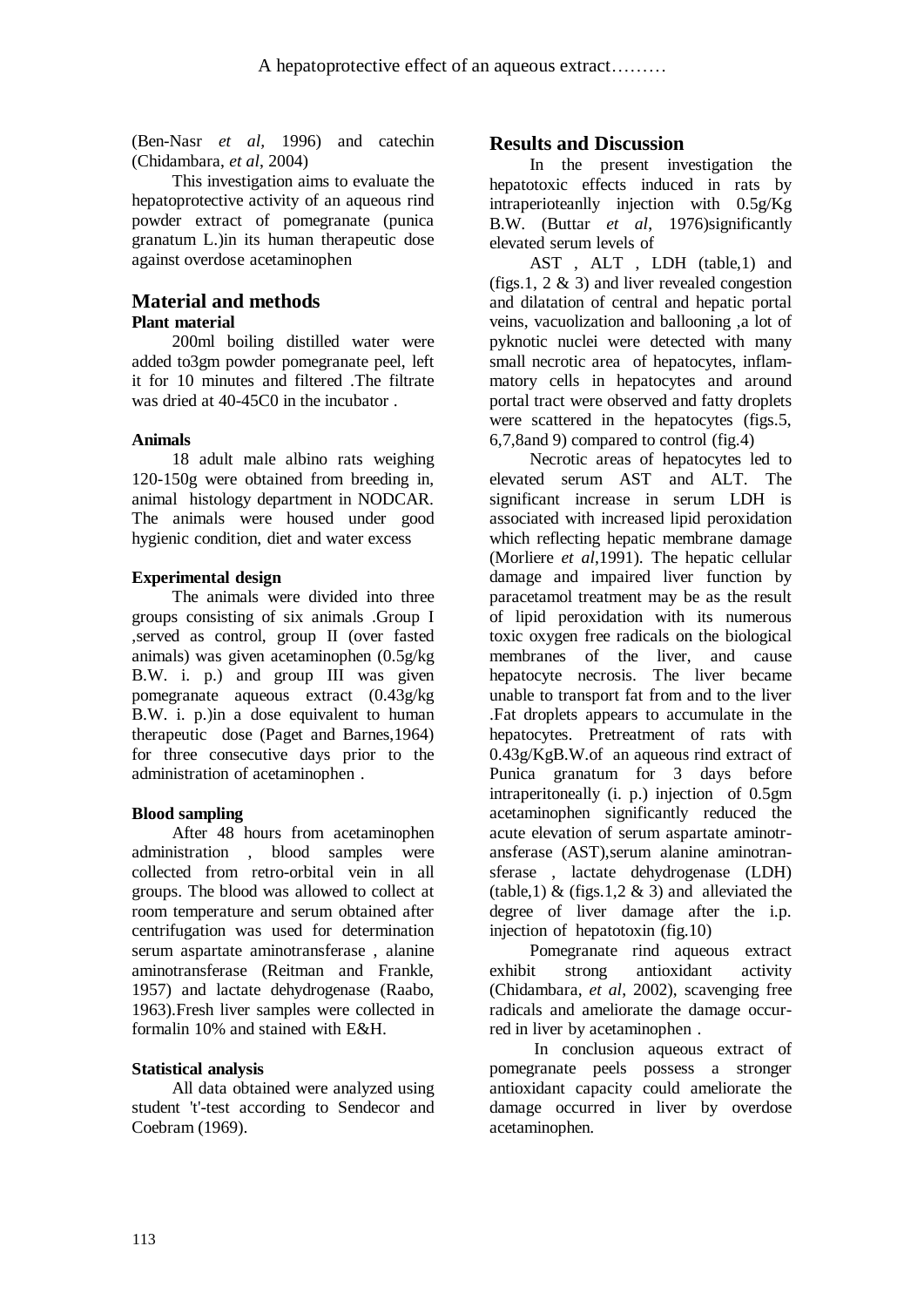## *Enas A. M. Khalil*

| Table1: Effect of an aqueous extract of pomegranate on serum AST, ALT and LDH levels |  |  |  |
|--------------------------------------------------------------------------------------|--|--|--|
| in rats treated with hepatotoxic dose of acetaminophen                               |  |  |  |

| Groups                      | Parameters           |                        |            |  |  |
|-----------------------------|----------------------|------------------------|------------|--|--|
|                             |                      |                        |            |  |  |
|                             | AST                  | <b>ALT</b>             | <b>LDH</b> |  |  |
|                             | U/L                  | U/L                    | U/L        |  |  |
| Control                     | 39                   | 24                     | 150        |  |  |
|                             | $\pm 1.5$            | $\pm 2.1$              | $\pm 1$    |  |  |
| acetaminophen               | $91***$ <sup>1</sup> | $80***$ <sup>***</sup> | $250***$   |  |  |
|                             | ±4.2                 | $\pm 3.8$              | $\pm 2.3$  |  |  |
| pomegranate + acetaminophen | 45                   | 32                     | 155        |  |  |
|                             | $\pm 2.5$            | $\pm 3$                | $\pm 2.1$  |  |  |

Number of rats in each group  $=6$ \*\*\*P<0.001





**Fig.2: Effect of an aqueous extract of pomegranate on serum ALT U /L levels in rats treated with hepatotoxic dose of acetaminophen**

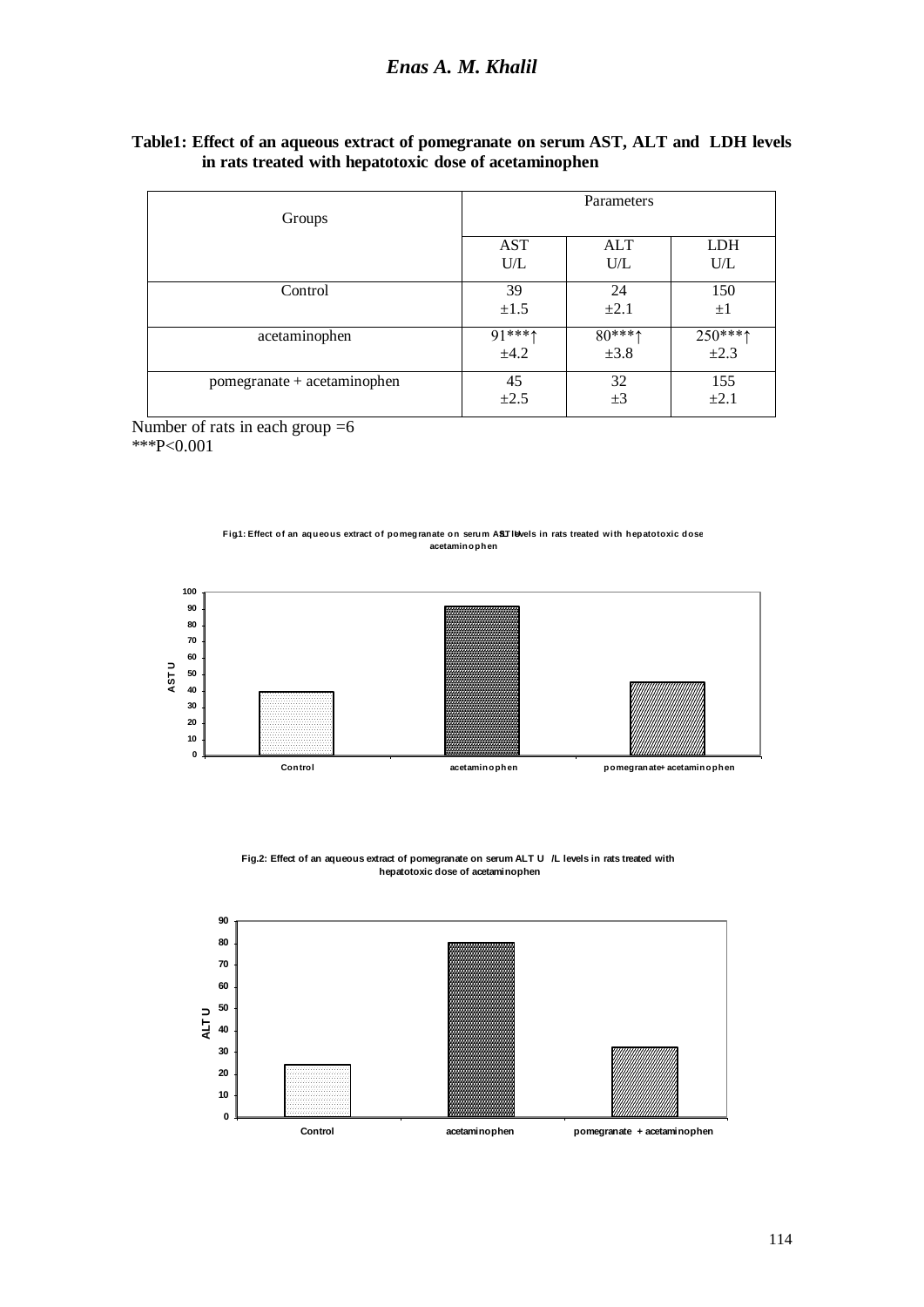

Fig.3: Effect of an aqueous extract of pomegranate on serum LDH UL levels in rats treated **with hepatotoxic dose of acetaminophen**

#### **Legend of figures**

**Fig.4:** Normal rat liver H&E x200

- **Fig.5:** Liver of 0.5gm/Kg (i.p.) acetaminophen treated rat showing dilatation and congestion of central vein, dilatation of sinusoids, vacuolization and small areas of necrotic hepatocytes H&E x200
- **Fig.6:** Liver of 0.5gm/Kg (i. p.) acetaminophen treated rat showing dilatation and congestion of portal tract with many inflammatory cells were appeared around it H&E x100
- **Fig.7:** Liver of 0.5gm/Kg (i. p.) acetaminophen treated rat showing congestion of portal tract, inflammatory cells were appeared

around it and inbetween hepatocytes . Fatty droplets were scattered in the hepatocytes H&Ex400

- **Fig.8:** Liver of acetaminophen treated rat showing vacuolization and ballooning , a lot of pyknotic nuclei were detected with many small necrotic areas .
- **Fig.9:** Liver of acetaminophen treated rat showing, a lot of inflammatory cells around the portal tract H&Ex400
- **Fig.10:** liver of 0.43g/kg B.W. i. p. pomegranate rind aqueous extract treated rats before (i.p.) injection of 0.5gm/Kg acetaminophen showing restoring the normal hepatic architecture and increased kupffer cells H&Ex400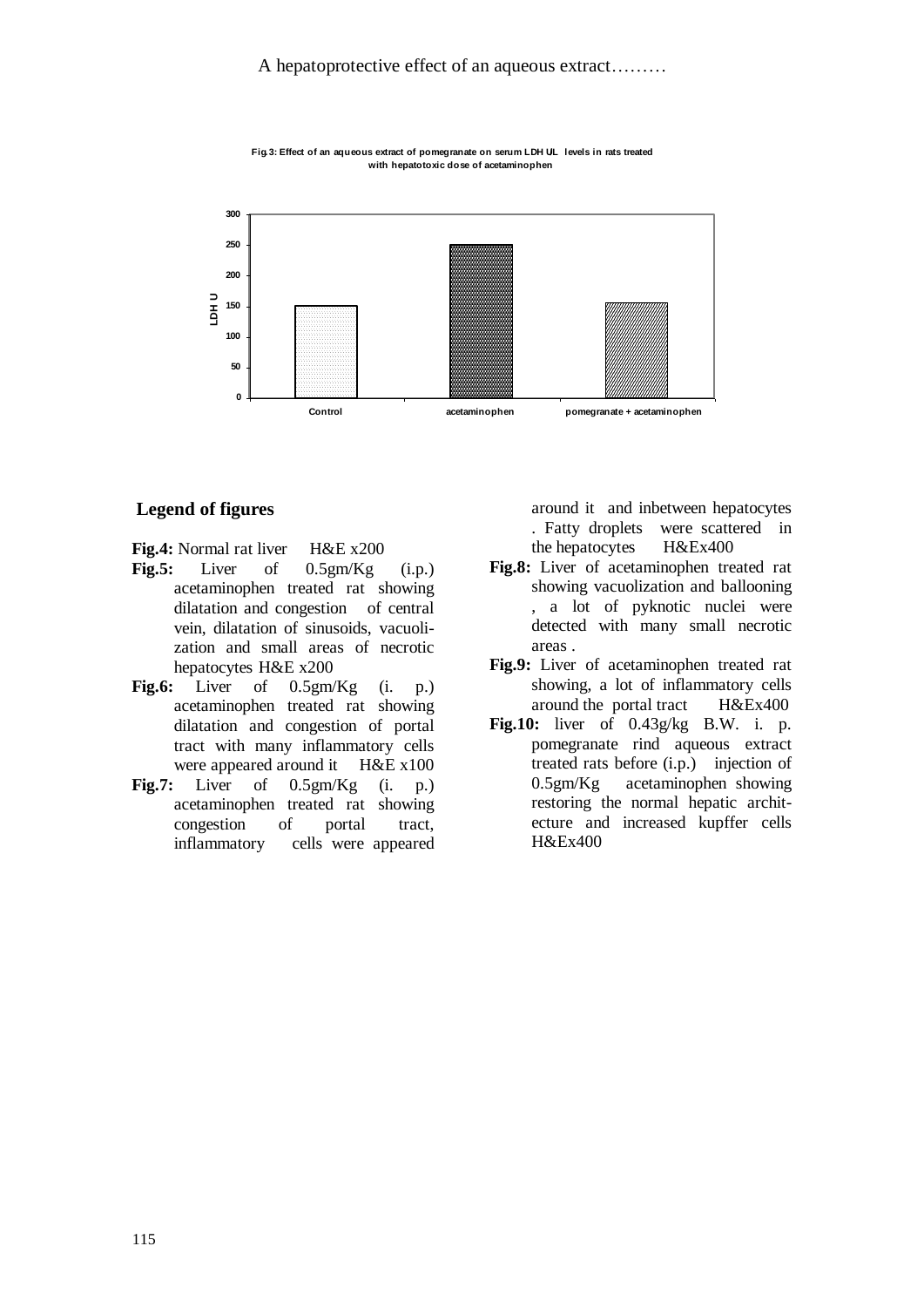*Enas A. M. Khalil*



H & E X 200



H & E X 200



H & E X 100



H & E X 400



H & E X 400



H & E X 400



H & E X 400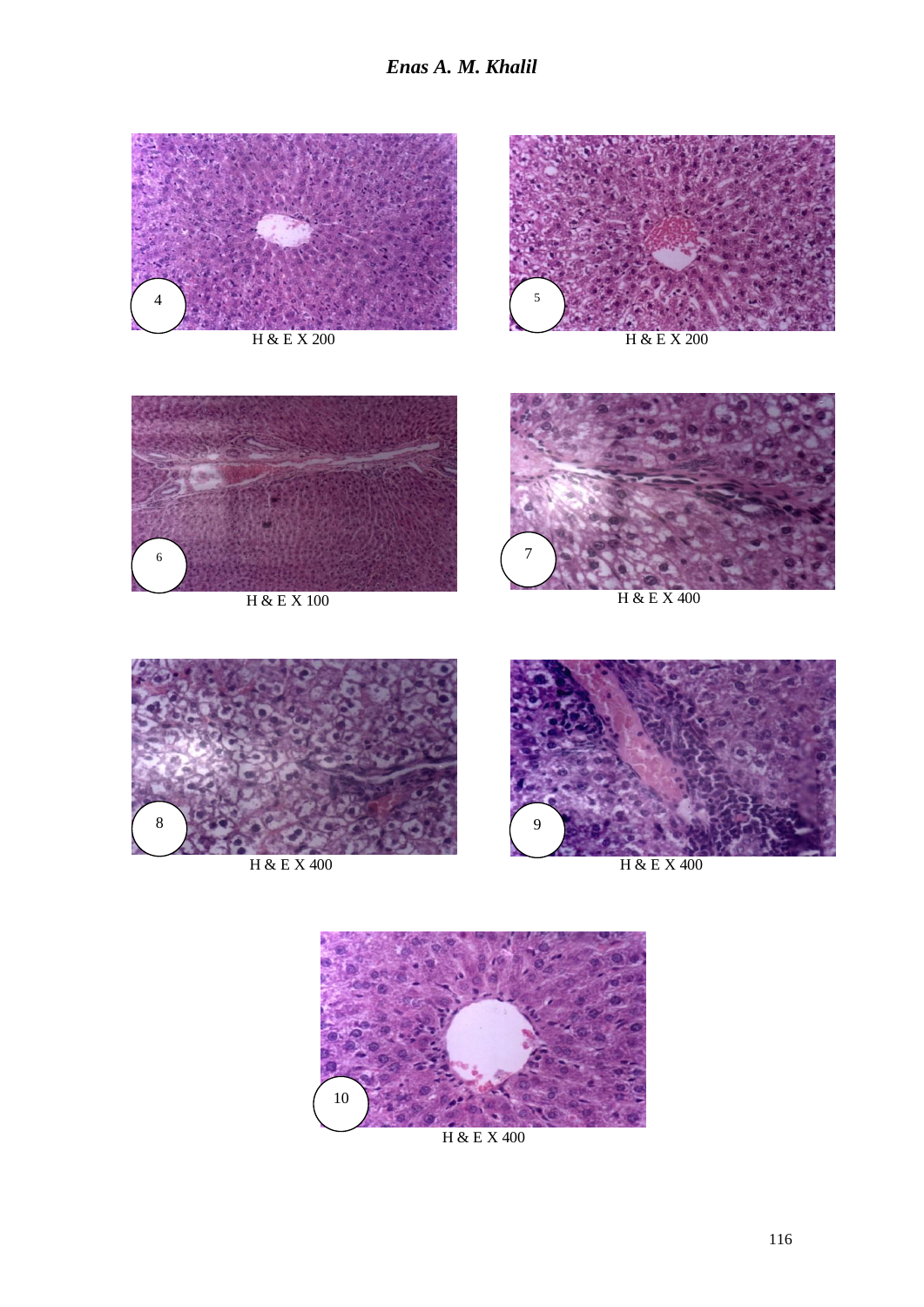#### **References**

- 1. **Alekperov,U. K.(2002):** The antimutagenic effect of the bioactive compounds from fruits of Morus alba L.(MA), Punica granatum L.(PG),Diospyros Kaki l.(DK), Cydonia oblonga Mill.(CO) and roots of Glycyrrhiza glabra l.(PG) were investigated .Eur. J. Cancer Prev.11(2):8
- 2. **Ben-Nasr, C.; Ayed, N.; and Metche, M(1996):** Quantitative determination of the polyphenolic content of pomegranate peel.Z.Lebensm.unters .Forsch ;203(4) :374
- 3. **Buttar, H.S.;Nera,E.A.and Downie,R.H . (1976):** Serum enzyme activities and hepatic triglyceride levels in acute and subacute acetaminophen-treated rats. Toxicology ,6:9.
- 4. **Castonguagy,A.; Boukharta,M.; Jalbert, G. (1994)**: Comparative study of ellagic acid and its analogues as chemopreventive agents against lung tumorigenesis ; ACs Symposium series 546; American chemical Society :Washington Dc,P.294
- 5. **Chidambara,M. K. ; Jayaprakasha, G.K. and Singh R.P.(2002)**: Studies on antioxidant activity of pomegranate (punica granatum) peel extract using in vivo models .J. Agric Food Chem 14;50(!7) : 4791
- 6. **Chidambara,M. K. ;Reddy ,V.K.; Veigas, J.M. and Murthy,U.D. (2004):**  Study on wound healing activity of Punica granatum peel .J. Med.;7(2):256
- 7. **Das, A.K.; Mandal,S.C.; Banerjee, S.K.; Sinha,s.;Das,J.Saha,B.and Pal,M.(1999):**  Studies on anti diarrhoeal activity of Punica granatum seed extract in rats.J. Ethnopharmacol ;15;68(1-3):205
- 8. **Duck,A.J. and Ayensu,S.E. (1985):** Medicinal plants of China,2 vols., Reference Publication ,Algonac, M.I.
- 9. **Duck,J.A.; Codwin, M.J.,and Cillier, J.(2002):** Hand Book of Medicinal Herbs CRC press P.582
- 10. **Dutta, B.k.; Rahman,I and Das,T.K. (1998)** :Antifungal activity of Indian plant extracts. Mycoses ;41(11-12) 535
- 11. **Gracious,R.R.,Selvasubramanian,S. and Jayasundar S.(2001):** Immunomodulatory activity of Punica granatum in rabbits –a preliminary study.J. Ethnopharma ,78, l, 85
- 12. **Hora, J .J. ; Mayew; E. R. and Lansky; E.P. and Digedi,c.2003:** Effect of pomegranate seed oil on skin tumor

development in CD1 mice.J.Med.food.Vol 6 part 3-157

- 13. **Kim, N. D. ;Mehta, R. ; Yu,W. Neeman I.; Livney, T.; Amichay ,A.;Poirier,D. and Nicholls,P.(2002):** Chemopreventive and adjuvant therapeutic potential of pomegranate (Punica granatum) for human breast cancer. Breast Cancer Res Treat;71  $(3) : 203$
- 14. **Morliere, P.; Moysan,A.;Santus ,R.; Huuppe,J.C.and ubertret,L. (1991):**UVA induced lipid peroxidation in cultured human fibroblasts .Biochem. Biophys. Acta, 1084:261
- 15. **Nozire ,O. and Serpil,D.(1993):** Valuation of the pomegranate (Punica granatumL.) peels from the stand point of pharmacy .Ankara Ecz.Fak.Derg.,22(1-2): 21
- 16. **Paget, G. E. and Barnes, J.M.(1964):"**In toxicity tests" Vol.(1). Chapter (6) P.135, Editor:
- 17. **Laurance, D.R. and A. L. Academic Press, London, New York. Prashanth ,D.; Asha,M.K. and Amit, A.(2001):** Antibacterial activity of Punica granatum . Fitoterapia;72(2):171
- 18. **Raabo, E.(1963):**Determination of serum lactic dehydrogenase by the tetrazolium salt method Scand.J.Clin.And Lab. Invest., 15:233.
- 19. **Reitman ,S. and Frankle,S.(1957) :** A colorimetric method for determination of serum glutamic oxaloacetic and glutamic pyruvic transaminases .Am. J. Clin Path.28: 56
- 20. **Satomi,H.; Umemura,K.;Ueno,A.Hatano ,T.Okuda,T.Noro,T.(1993):** Carbonic anhyotrase inhibitors from the pericarps of Punica granatum L.Biol.Pharm. Bull.; 16(8):787.
- 21. **Satyavati, G. V. ;Gupta, A. K. and Tandon ,N.(1978):** Medicinal Plants of India ,Vol.2.Indian Council of Medicinal Research,New Delhi,P.539
- 22. **Sendecor, G.W. and Coebram, W.C., (1969):** In "statistical Methods " $6<sup>th</sup>$  ed Iowa State Univ. Press Anes, Iowa, U. S.A. P.70
- 23. **Zhang, J.; Zhan, B., Yao,X. Gao,Y. and Shong J. (!995):** Antiviral activity of tannin from the pericarp of Punica granatum L. against genital Herpes virus in vitro .Zhongguo Zhong Yao Za Zhi;20(9) 556.